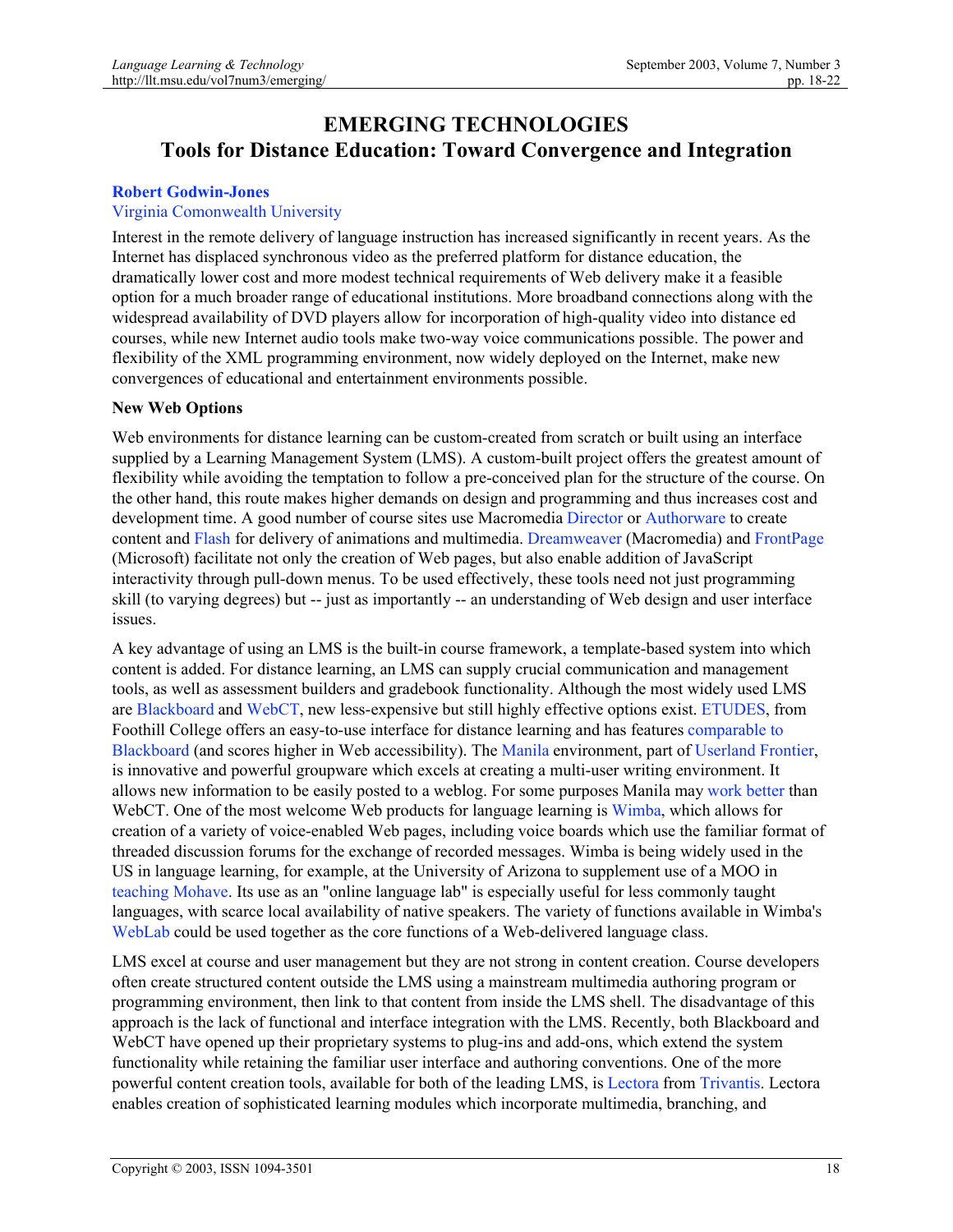assessments. Performance on quizzes is automatically linked into the LMS gradebook. Advanced interface options such as show and hide functionality, mouseovers, or object visibility, can all be added without any need for programming knowledge. One of the key features of Lectora is its support for Internet standards. Specifically, the content created is compliant with the SCORM guidelines (Sharable Content Object Reference Model) as well as LRN (Learning Resource Interchange), Microsoft's implementation of the IMS standards (Instructional Management System). Standards compliance enhances the likelihood of content portability from one learning system to another as well as the ability to share among colleagues. Lectora content, for example, can be imported and exported to XML and then transferred to a different learning environment (i.e., from Blackboard to WebCT). Content can also be delivered in Palm and PocketPC formats.

# **Hybrid Applications**

A critically important component of distance education is multimedia, in particular streaming media and Web-enabled DVDs. For language learning audio and video clips often form the meat and potatoes of remotely delivered instruction. In fact, traditionally, distance education meant two-way video, usually in the form of dedicated site-to-site connections using compressed video. Today, successors to the pioneering CUSeeMe (NetMeeting, Paltalk, iVisit) provide much less expensive two-way video on PCs through high-quality USB or Firewire cameras. Some chat programs have video as well as audio capability. Apple recently announced multimedia enhancements of its iChat application, along with introducing the new iSight camera. A recent review in LLT discussed a number of different audio conferencing tools.

The problem with video conferencing remains the high throughput required for satisfactory size and fidelity (especially in going beyond one to one connections). In a distance learning environment there are likely to be participants without broadband Internet access. This issues arises as well in video distributed through a streaming server. Although streaming technologies, including RealMedia, Windows Media, and QuickTime, have provisions for adjusting streams to bandwidth availability, a dial-up connection nonetheless will not usually provide a reliable and smooth video playback in a reasonably sized window. This becomes an especially serious problem if a distance learning module is built around display of video embedded in a Web page or other delivery environment. One of the options for incorporating streaming media is to use a synchronizing tool to link streaming audio or video of lectures/presentations with slides, Web pages or other content. Such products vary considerably in cost and functionality and include Lecture Browser, PresenterOne, JITL (Just-in-time Lectures), and Microsoft Producer.

One solution to bandwidth issues is to supply the media, especially video, on CD or DVD. This option provides a reliable video source, one which can be accessed independently of Internet connectivity. CD burners have become standard equipment on new computers and DVD burners are now frequently an option as well. Mass duplicators have dropped significantly in price in recent years and, with the current low price of blank CDs, can quickly create a batch of CDs from a master. Both Blackboard and WebCT allow for integration of content distributed on local CDs. An instructor links content from a CD to a Web page, usually signaled on the page by a CD icon. The first time students access the content they provide the location or name of their CD or DVD drive, which then becomes part of their LMS system configuration. This type of hybrid approach works well also for audio files or any other static files an instructor may have ready for distribution at the start of a course. This might include copies of utilities, players, or plug-ins needed to access some course content (Microsoft players, QuickTime, Acrobat, etc.) For delivery of video, a VCD (video compact disk -- 78 minutes) or high-quality SVCD (super video compact disc -- 35 minutes) can be created with most CD authoring software. The subsequent discs can be played on PCs as well as on most DVD players.

Of course, it is also possible to deliver video on DVD, through free or low-cost DVD authoring software such as iDVD (Mac) or DVD Workshop (Windows) or through more powerful and expensive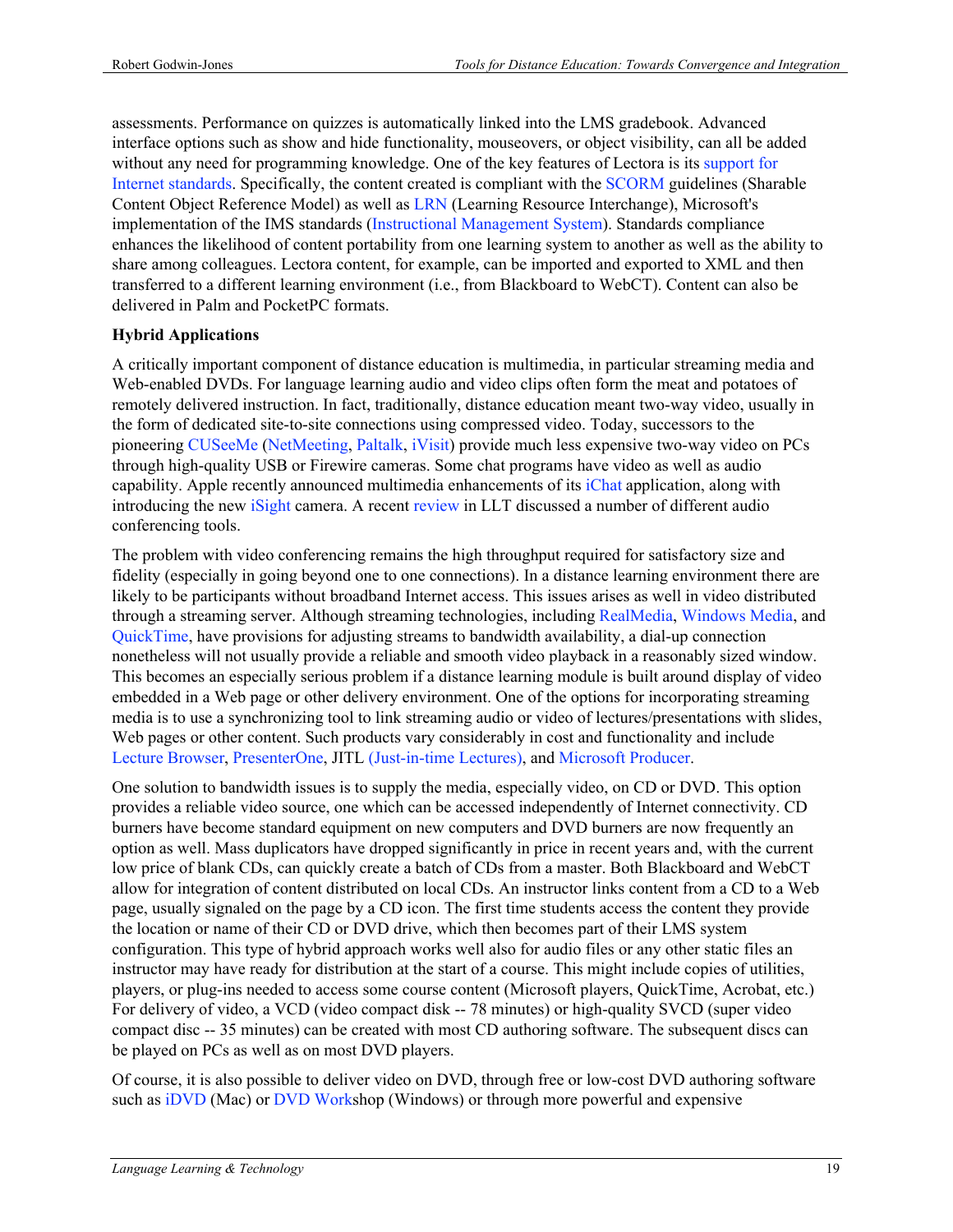professional programs. As the current delivery system of choice for feature films, DVDs offer an immense depository of video to tap for language instruction and cultural study. Interactive applications can tap into video segments as was done with laser discs. Today the programming environment is most likely to be a Web browser. In fact many feature films on DVD come supplied with a Web player/browser (usually PCFriendly or its successor, InterActual Player, both from InterActual) which displays the video in a window embedded in an interactive application. Video segments are shown in response to user actions (mouse clicks, menu selections, branching choices, etc.).

DVDs containing non-video data such as HTML pages or graphics use the DVD-Others zone (outside the VIDEO\_TS directory). HTML pages stored on a DVD, for example, might link to a live Web site containing related information. A more sophisticated approach is to build Web pages which define an "object" to configure Windows Media Player to play particular segments. JavaScript based controls can also change language tracks or hide/display subtitles. Ralph LaBarge has provided an extensive example of the code he used in creating an astrology DVD, StarGaze, using InterActual Player 2.0. Products from InterActual, Spinware, or Microsoft, can be used to create such a "WebDVD." However, the resulting product will only run on recent versions of Windows, and not at all (or only partially) on Macintosh or Unix computers. There is not yet an approach to authoring a hybrid Web/DVD that will be fully crossplatform and cross-browser.

# **Task-Based Language Learning**

The Open University (England) is using connected DVDs for delivery of distance ed courses. The University of Wollongong (Australia) is implementing a hybrid environment for distance education of DVD and WebCT in order to use media-rich content and try to span the digital divide between the bandwidth rich and poor. At another Australian institution, Flinders University, an interactive CD (containing video/audio clips as well as vocabulary and exercises) is being incorporated into a WebCT course site for learning beginning French. Projects are underway for teaching beginning Hindi (North Carolina) and elementary Swahili (Brigham Young) which will make extensive use of locally shot video presented on DVD's or CDs. The possibility of using full-frame delivery of high quality video is a boon to any discipline but could be particularly compelling in language instruction. DVDs offer a rich source of interactive content, given features such as multiple viewing angles, up to eight different audio tracks, and multiple subtitling possibilities. Target language subtitling can be particularly effective, as used in the DVD edition of the classic Italian Film "C'eravamo tanto amati," developed at Brigham Young University. This version features as well searchable transcripts, English translations, and grammar exercises. Complete bar code access to the DVD is also possible.

A project which will make extensive use of video is ELLS (the E-Learning Language Project), a joint project of the US Department of Education and the Chinese Ministry of Education to deliver Chinese and English instruction to high school students and teachers. What is of particular interest in the planned approach is the variety and innovation in the task-based approach to language learning. Borrowing from the entertainment community, ELLS will make extensive use of adventure and mystery gaming as well as of puzzles and simulations. Grammatical explanations and vocabulary help are supplied as needed to help students in information gathering and problem solving, needed to find clues to game challenges. Authentic video and images will be incorporated throughout with students placed in authentic cultural and communication situations (restaurants, hotels, schools, etc.) One could certainly take advantage of the versatility of the DVD format to help in creating such an environment, particularly the ability to include hidden video segments that will play back only in response to certain user input (i.e., correct clue provided) and are not selectable (or visible) from menus. It is possible as well to program the content so that accessing particular parts of Web pages triggers video playback or that video playback triggers display of particular pages.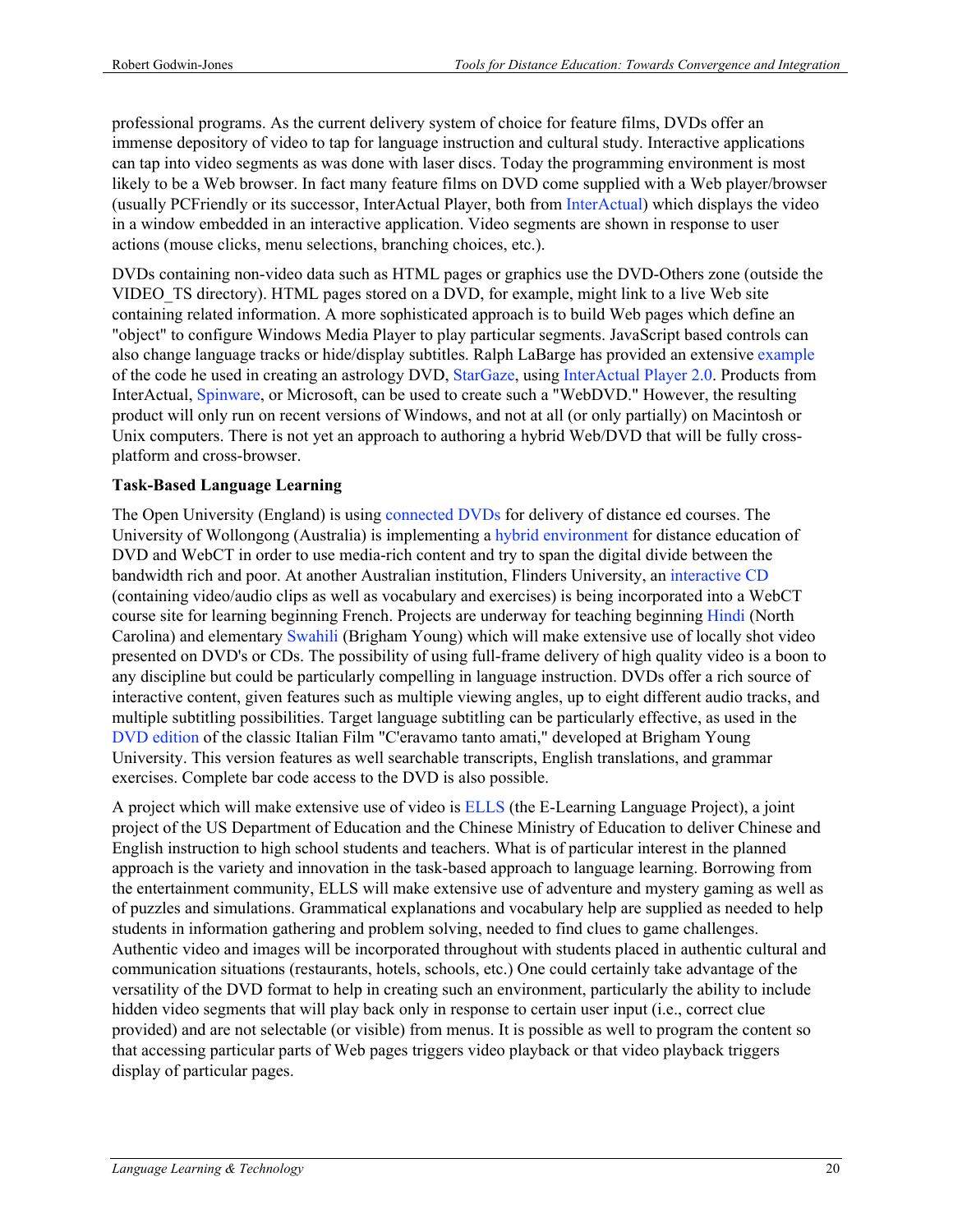A considerable amount of effort and creativity are needed to create engaging and effective language learning tasks. This is all the more the case if the project involves integrating different media and distributing the resulting project through the Internet. If developers follow emerging standards for "learning objects" in the creation of language learning content, it is possible to share and integrate the products in a variety of learning environments. At a minimum, content modules can be archived in a zip file with a simple XML file (preferably in the form of an IMS manifest file) identifying key characteristics. In addition to the normal meta-data categories (name, title, author, date, size, etc.), cataloging of proficiency level, pedagogical approach, preferred learning style, and professional orientation, would be very helpful. Such cataloged modules could be used independently (as language refreshers) or linked (together with a connection to a live tutor/teacher) to build a course. This could result in the more wide-spread availability of opportunities for quality distance language learning.

### **RESOURCE LIST**

### **Web Tools and Standards**

Manila groupware from Userland

Using Manila from David Davies

Internet Audio Communication for Second Language Learning: A Comparative Review of Six Programs by Gary Cziko (in LLT)

Wimba WebLab tools for language learning

Web software with audio used for language instruction on use of Wimba at the University of Arizona

Lectora authoring system from Trivantis

ETUDES Learning Mangagement System from Foothill College

A Door into Hindi Hindi language learning project from the Triangle South Asia Consortium (North Carolina)

Distance Language Learning and Teaching: From Audiocassette to Internet Audio, Some Pedagogical Implications for Learning to Speak a Foreign Language by Bernard Haezewindt and Lesley Shield (Open University)

Lecture Browser tool for synchronizing lectures and audio/video (from Berkeley)

JITL Just-in-Time Lectures synchronizing software

Instructional Management System IMS standards for object interchange

LRN Microsoft's Learning Resource Interchange

SCORM object exchange project from Advanced Distributed Learning (ADL)

### **DVD, Video, and Convergence**

Groove software peer to peer sharing and videoconferencing

Ivisit videoconferencing software

NetMeeting videoconferencing software from Microsoft

Paltalk videoconferencing software

CUWorld source of CUSeeMe videoconferencing